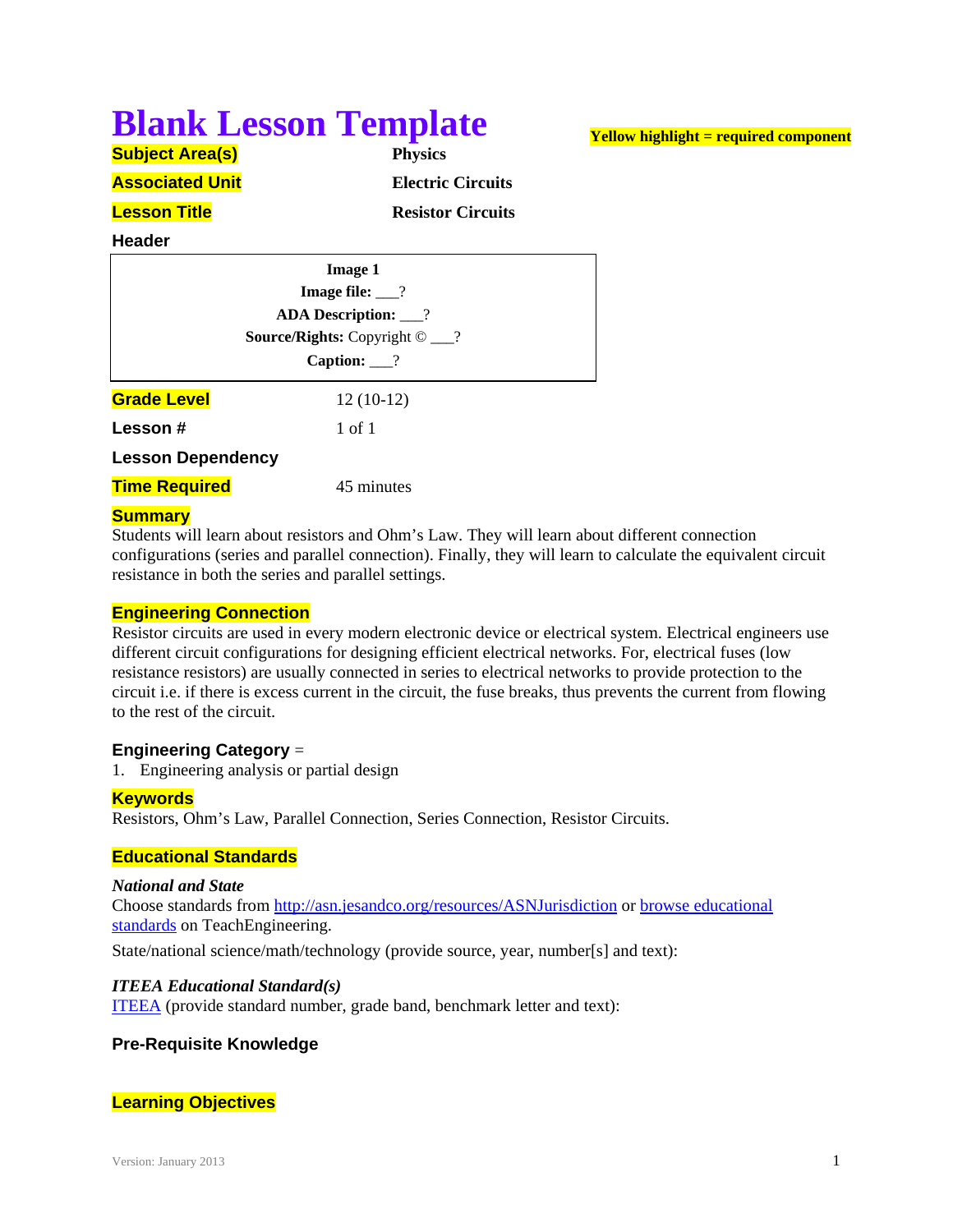After this lesson, students should be able to:

- Apply Ohm's Law.
- Compute equivalent resistance for parallel connection
- Compute equivalent resistance for series connection

#### **Introduction / Motivation**

#### Question:

If you were to design a home network, how would connect your appliances, would connect them in series or in parallel? If so why?

### Answer:

Home networks are designed to be connected in parallel; the reasoning behind using this configuration is because unlike a series connection, not all appliances need to be turned on at the same time for one of them to work.

### **Lesson Background & Concepts for Teachers**

#### **Resistors:**

A resistor is an electrical component with two-terminals. It is classified as a passive circuit element in a sense that it only consumes energy and it is not capable of storing it. The relationship between the current and the voltage across a resistor is governed by the so-called *Ohm's Law* as follows:

 $V = R I$ 

Where *V* represents the voltage across the resistor in *volts*, *I* represents the current through the resistor in *amperes* and *R* represents the resistance in *ohms.* 

#### **Resistors in Series**

In a series setting, the current through the resistors is the same. The voltage across each resistor in the series connection is proportional to its resistance as stated by *Ohm's Law.* The total resistance or the equivalent resistance of a series connection can be obtained as follows:

$$
R_{eq} = R_1 + R_2 + \dots + R_n
$$

It is obvious that the total resistance is going to be larger than any individual resistance.

#### **Resistors in Parallel**

Connecting resistors in parallel is similar to connecting to independent circuits. For instance, when reaching two resistors in parallel, the current will split into two different currents one for each resistance. However, the voltage between resistors connected in parallel is the same. The equivalent resistance of a resistance parallel connection can be calculated using the following formula:

$$
\frac{1}{R_{eq}} = \frac{1}{R_1} + \frac{1}{R_2} + \dots + \frac{1}{R_n}
$$

The effective resistance in this case is smaller than any individual resistance.

#### **Resistor Circuits**

Resistor circuits are networks which combine both series and parallel connections. Removing a resistor in parallel increases the current flow through the other resistor in parallel but decreases the overall current flow. Dimming a resistor in series within a parallel circuit kills an entire branch in parallel, reducing the overall current but increasing the current that goes through the other parallel branch.